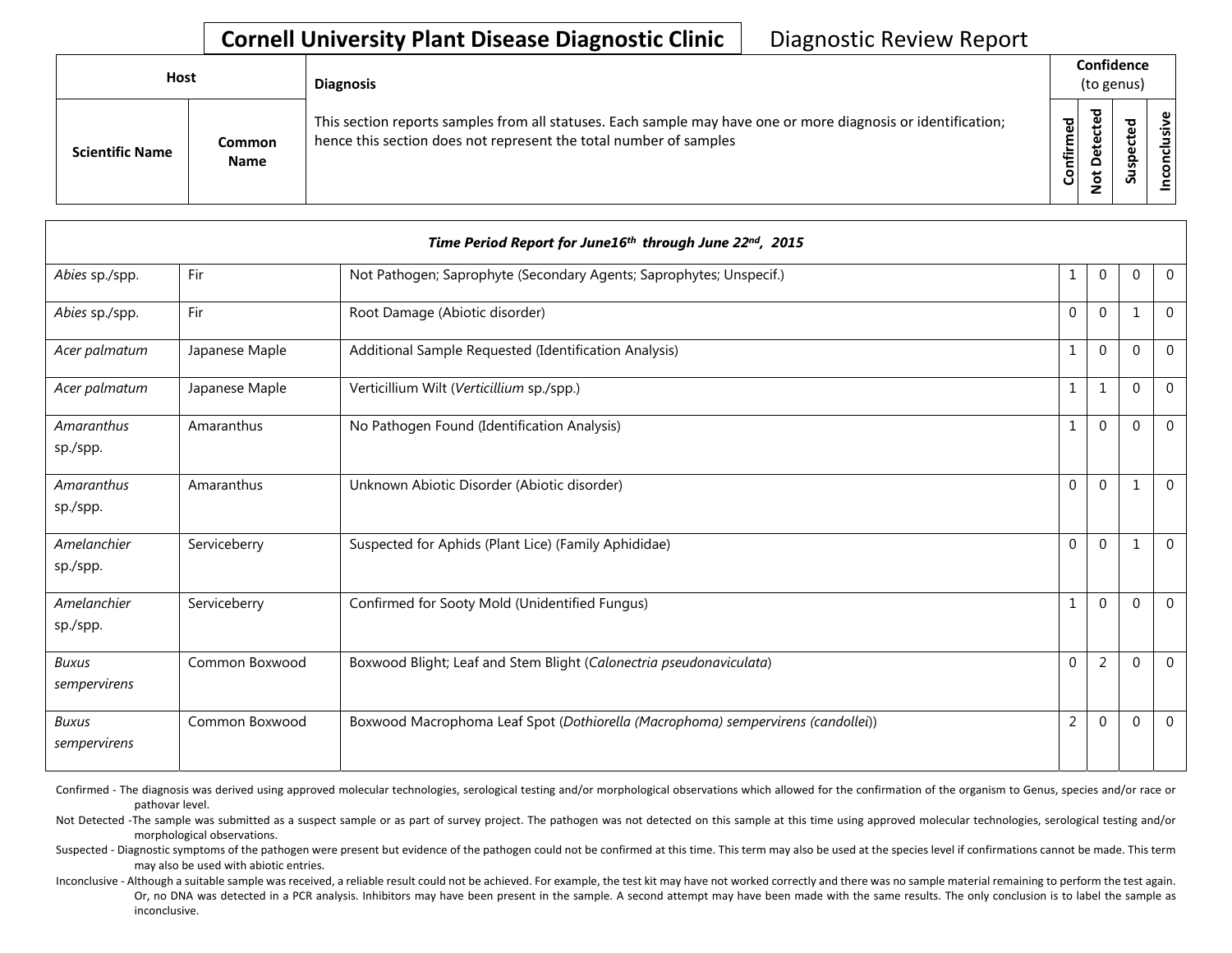| <b>Host</b>            |                              | <b>Diagnosis</b>                                                                                                                                                                   | Confidence<br>(to genus) |                     |        |                                |
|------------------------|------------------------------|------------------------------------------------------------------------------------------------------------------------------------------------------------------------------------|--------------------------|---------------------|--------|--------------------------------|
| <b>Scientific Name</b> | <b>Common</b><br><b>Name</b> | This section reports samples from all statuses. Each sample may have one or more diagnosis or identification;<br>hence this section does not represent the total number of samples | Confirmed                | ᇃ<br>$\Omega$<br>سە | ⊻<br>S | ω<br>usiv<br>ਹ<br>$\circ$<br>ō |

| <b>Buxus</b><br>sempervirens | Common Boxwood          | Boxwood Volutella Blight; Canker (Volutella buxi)                                | 2            | $\mathbf 0$    | $\theta$     | $\overline{0}$ |
|------------------------------|-------------------------|----------------------------------------------------------------------------------|--------------|----------------|--------------|----------------|
| Buxus<br>sempervirens        | Common Boxwood          | Fusarium Canker (Fusarium sp./spp.)                                              | $\mathbf{1}$ | $\Omega$       | $\mathbf{0}$ | $\overline{0}$ |
| Buxus sp./spp.               | Boxwood                 | Boxwood Macrophoma Leaf Spot (Dothiorella (Macrophoma) sempervirens (candollei)) | $\mathbf{1}$ | $\Omega$       | $\Omega$     | $\overline{0}$ |
| Buxus sp./spp.               | Boxwood                 | Unknown Abiotic Disorder (Abiotic disorder)                                      | $\mathbf 0$  | $\Omega$       | $\mathbf{1}$ | $\Omega$       |
| Buxus sp./spp.               | Boxwood                 | Volutella Leaf Blight; Dieback (Volutella sp./spp.)                              | $\mathbf{1}$ | $\Omega$       | $\mathbf{0}$ | $\Omega$       |
| Capsicum sp./spp.            | Pepper                  | Cucumber Mosaic (Cucumber Mosaic Virus (CMV))                                    | $\mathbf 0$  | $\mathbf{1}$   | $\Omega$     | $\Omega$       |
| Capsicum sp./spp.            | Pepper                  | Potyvirus Group (Potyvirus Group)                                                | $\mathbf 0$  | $\mathbf{1}$   | $\Omega$     | $\overline{0}$ |
| Capsicum sp./spp.            | Pepper                  | Tomato Spotted Wilt (Tomato Spotted Wilt Virus (TSWV))                           | $\mathbf 0$  | $\mathbf{1}$   | $\mathbf{0}$ | $\Omega$       |
| Capsicum sp./spp.            | Pepper                  | Unidentified Virus (Unidentified Virus)                                          | $\mathbf 0$  | $\mathbf 0$    | 1            | $\Omega$       |
| Celtis occidentalis          | Hackberry (nettle tree) | Powdery Mildew (Oidium sp./spp.)                                                 | $\mathbf{1}$ | $\overline{0}$ | $\mathbf{0}$ | $\overline{0}$ |
| Celtis occidentalis          | Hackberry (nettle tree) | Unknown Abiotic Disorder (Abiotic disorder)                                      | $\mathbf 0$  | $\Omega$       | $\mathbf{1}$ | $\Omega$       |
| Cercis canadensis            | Eastern Redbud          | Freeze; Frost; Cold Damage (Abiotic disorder)                                    | $\mathbf 0$  | $\mathbf{0}$   | 1            | $\mathbf 0$    |
| Cercis canadensis            | Eastern Redbud          | Unspecified Pathology (Phomopsis sp./spp.)                                       | 1            | $\mathbf 0$    | $\mathbf{0}$ | $\overline{0}$ |

Confirmed - The diagnosis was derived using approved molecular technologies, serological testing and/or morphological observations which allowed for the confirmation of the organism to Genus, species and/or race or pathovar level.

Not Detected -The sample was submitted as a suspect sample or as part of survey project. The pathogen was not detected on this sample at this time using approved molecular technologies, serological testing and/or morphological observations.

Suspected - Diagnostic symptoms of the pathogen were present but evidence of the pathogen could not be confirmed at this time. This term may also be used at the species level if confirmations cannot be made. This term may also be used with abiotic entries.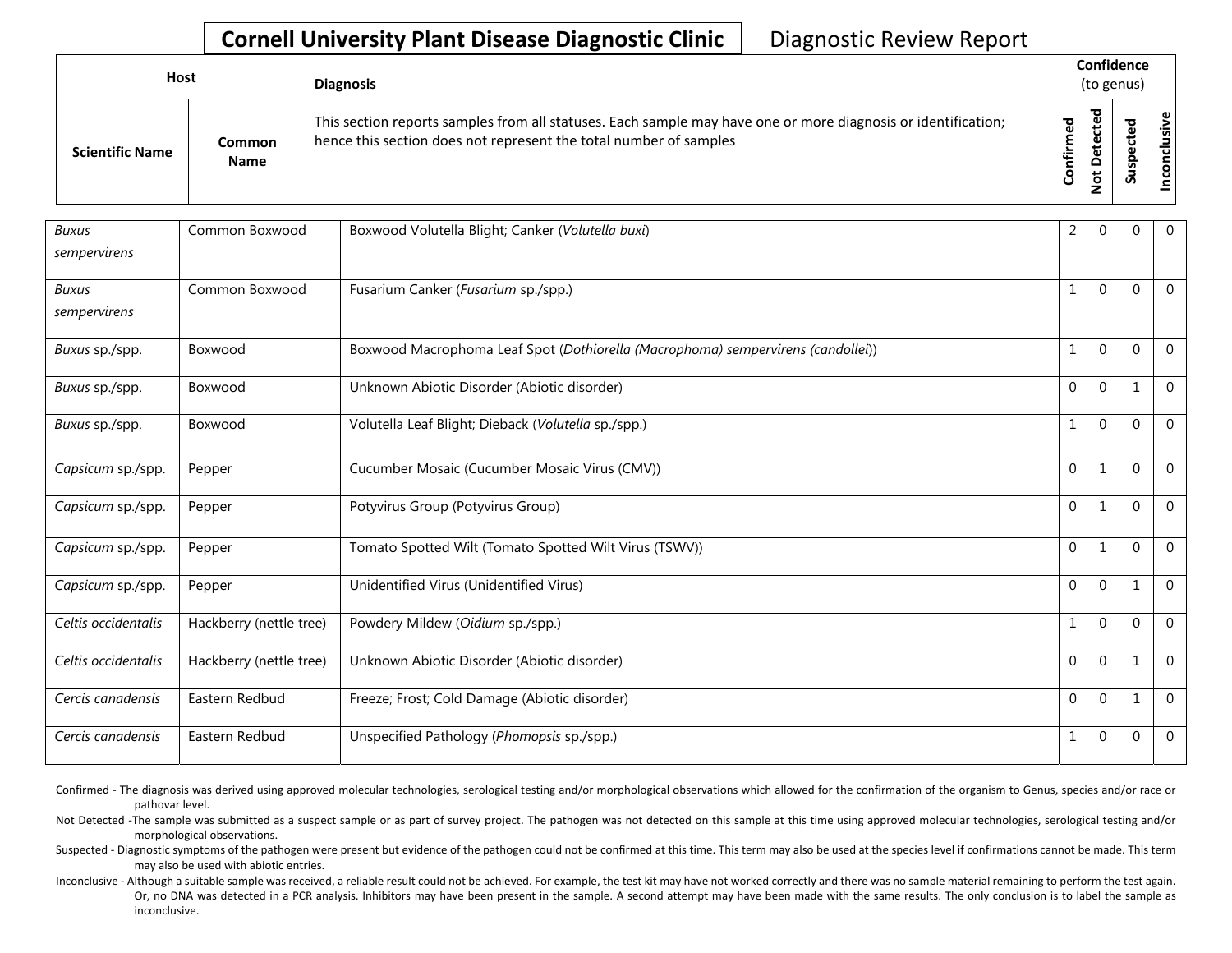| <b>Host</b>            |                       | <b>Diagnosis</b>                                                                                                                                                                   | Confidence<br>(to genus) |             |                                             |                   |
|------------------------|-----------------------|------------------------------------------------------------------------------------------------------------------------------------------------------------------------------------|--------------------------|-------------|---------------------------------------------|-------------------|
| <b>Scientific Name</b> | Common<br><b>Name</b> | This section reports samples from all statuses. Each sample may have one or more diagnosis or identification;<br>hence this section does not represent the total number of samples | 5g<br>nfirm<br>රි        | ъ<br>Φ<br>≏ | ᇃ<br>Φ<br>≖<br>ω<br>௨<br><b>S</b><br>Б<br>S | usive<br>ē<br>nco |

| Humulus lupulus         | Hops          | Hop Downy Mildew (Pseudoperonospora humuli)                         | 1            | $\mathbf{0}$ | $\Omega$       | $\mathbf{0}$   |
|-------------------------|---------------|---------------------------------------------------------------------|--------------|--------------|----------------|----------------|
| Liquidambar<br>sp./spp. | Sweetgum      | Not Pathogen; Saprophyte (Secondary Agents; Saprophytes; Unspecif.) | $\mathbf{1}$ | $\mathbf 0$  | $\Omega$       | $\overline{0}$ |
| Liquidambar<br>sp./spp. | Sweetgum      | Unknown Abiotic Disorder (Abiotic disorder)                         | $\Omega$     | $\Omega$     | $\mathbf{1}$   | $\Omega$       |
| Magnolia sp./spp.       | Magnolia      | Sour Mulch (Abiotic disorder)                                       | $\Omega$     | $\Omega$     | $\mathbf{1}$   | $\Omega$       |
| Magnolia sp./spp.       | Magnolia      | Not Pathogen; Saprophyte (Secondary Agents; Saprophytes; Unspecif.) | 1            | $\mathbf{0}$ | $\Omega$       | $\mathbf{0}$   |
| Paeonia sp./spp.        | Peony         | Tobacco Rattle (Tobacco Rattle Virus (TRV))                         | 1            | $\mathbf 0$  | $\Omega$       | $\overline{0}$ |
| Paeonia sp./spp.        | Peony         | Tomato Spotted Wilt (Tomato Spotted Wilt Virus (TSWV))              | $\Omega$     | $\mathbf{1}$ | $\Omega$       | $\mathbf{0}$   |
| Picea abies             | Norway Spruce | Insect Damage (Unidentified Insect)                                 | $\Omega$     | $\Omega$     | 1              | $\Omega$       |
| Picea sp./spp.          | Spruce        | Cytospora Canker; Dieback (Cytospora sp./spp.)                      | $\Omega$     | $\mathbf 0$  | -1             | $\mathbf{0}$   |
| Picea sp./spp.          | Spruce        | Stigmina Needle Blight (Stigmina lautii)                            | $\mathbf{1}$ | $\mathbf 0$  | $\Omega$       | $\mathbf{0}$   |
| Pyrus calleryana        | Callery Pear  | Additional Sample Requested (Identification Analysis)               | 1            | $\mathbf 0$  | $\Omega$       | $\mathbf{0}$   |
| Pyrus calleryana        | Callery Pear  | Not Pathogen; Saprophyte (Secondary Agents; Saprophytes; Unspecif.) | 1            | $\mathbf{0}$ | $\Omega$       | $\mathbf{0}$   |
| Quercus prinus          | Chestnut Oak  | Oak Wilt (Ceratocystis fagacearum)                                  | $\mathbf 0$  | 1            | $\overline{0}$ | $\overline{0}$ |

Confirmed - The diagnosis was derived using approved molecular technologies, serological testing and/or morphological observations which allowed for the confirmation of the organism to Genus, species and/or race or pathovar level.

Not Detected -The sample was submitted as a suspect sample or as part of survey project. The pathogen was not detected on this sample at this time using approved molecular technologies, serological testing and/or morphological observations.

Suspected - Diagnostic symptoms of the pathogen were present but evidence of the pathogen could not be confirmed at this time. This term may also be used at the species level if confirmations cannot be made. This term may also be used with abiotic entries.